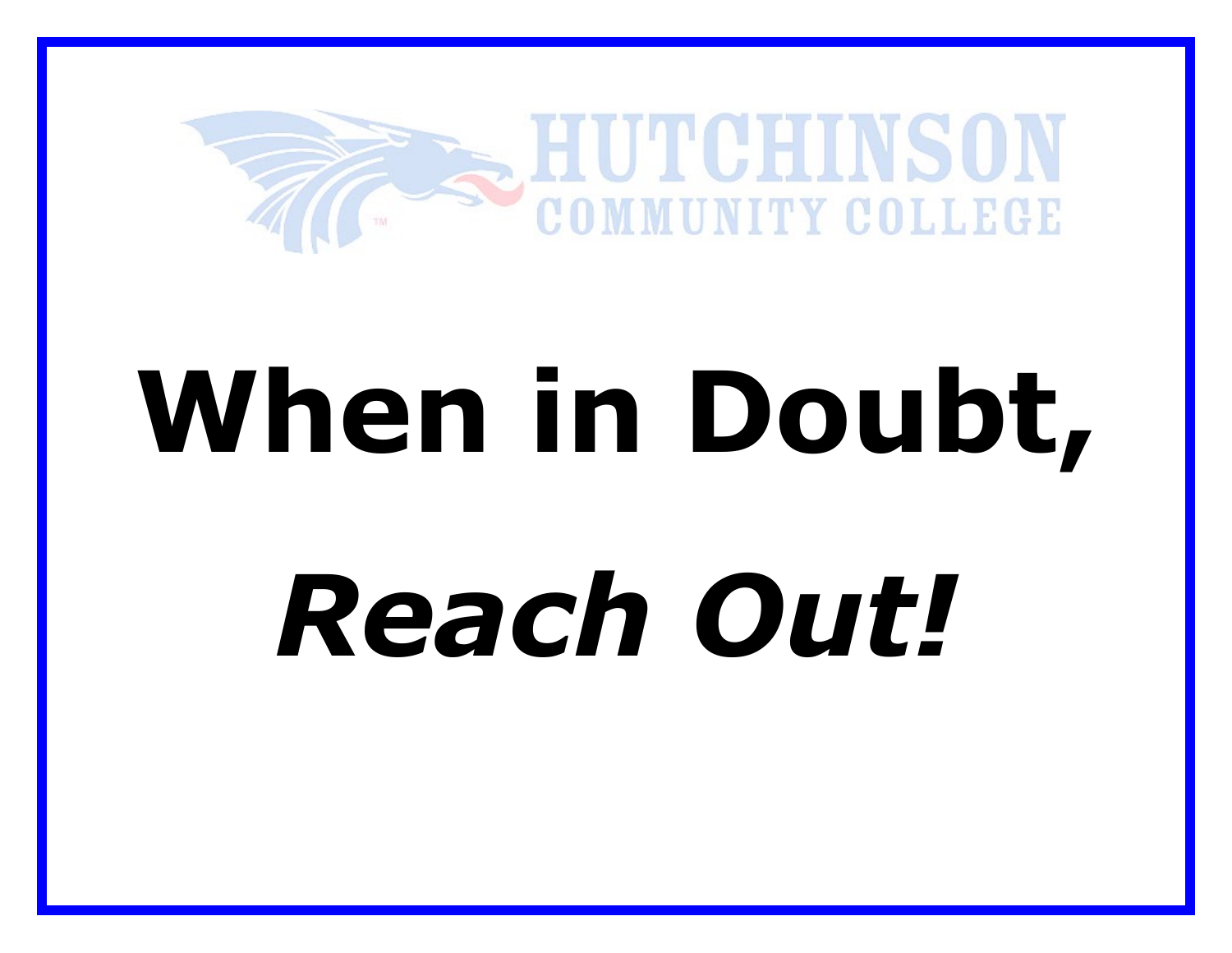# Does the Student Need Immediate Assistance?

# **YES,**

The student's conduct is clearly reckless, disorderly, dangerous, or threatening and is suggestive of immediate harm to self or others in the community.

- Call 911 AND Campus Security (620-665-3379)
- Report the concern to the Behavioral Intervention Team (BIT) and Counseling

#### **HutchCC Behavioral Intervention Team**

- BIT Chair: 620-665-3583
- Member: 620-665-3512
- Member: 620-665-3322
- Member: 620-665-3579
- Member: 620-665-3521

**[HutchCC Counseling Services\\*](http://www.hutchcc.edu/administration/student-success-center/personal-counseling)** – 620-665-3377 (M-F, 8am-5pm)

# **Behavioral Intervention Team**

HutchCC's Behavioral Intervention Team (BIT) is composed of representatives from key campus departments. The team meets to identify students in crisis, then works quickly and collaboratively to assess a distressed student's needs, direct her/him to campus and community resources, and consult with HutchCC offices impacted by the crisis.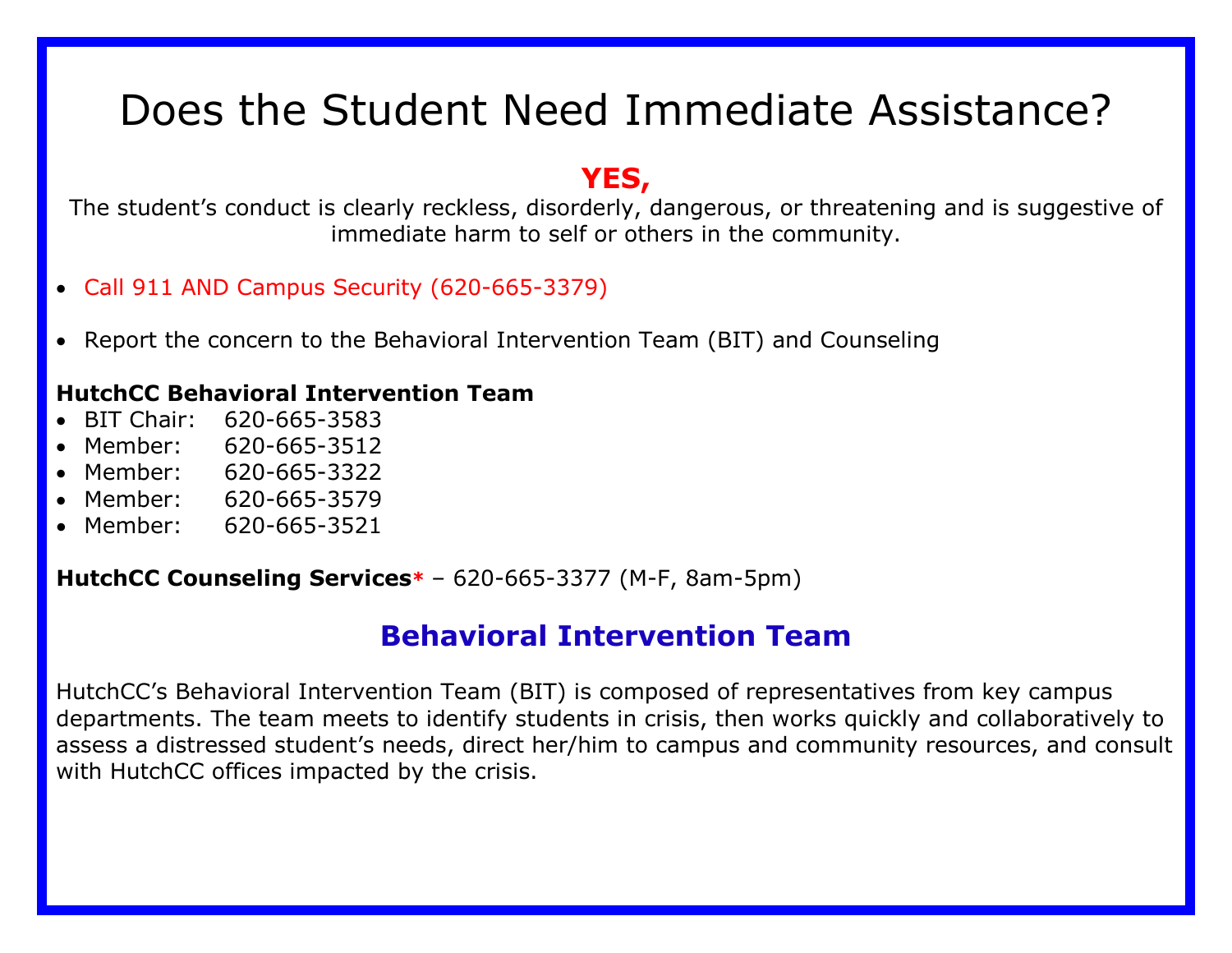# Does the Student Need Immediate Assistance?

# **NOT SURE,**

Indicators of distress are observed but severity is unclear. The interaction has left you feeling uneasy or concerned about the student.

• Call for consultation: Counseling or Behavioral Intervention Team (BIT)

# **HutchCC Student Conduct Code**

Examples of the Code's prohibited behavior include:

- Conduct that threatens the health or safety of any person (self or others) including:
	- o Physical assault, sexual assault, sexual misconduct, or domestic violence
	- o Threats that cause a person reasonably to be in sustained fear for one's own safety or the safety or her/his immediate family
	- o Intoxication or impairment through the use of alcohol or controlled substances to the point where one is unable to exercise care for one's safety
- Obstruction or disruption of teaching, administration, disciplinary procedures, or other College activities
- Use, display, storage, or manufacture of weapons or destructive devices
- Stalking, hazing, and disorderly behavior

To report misconduct that you're unsure about, call 620-665-3579

Complete details can be found at [www.hutchcc.edu/catalog](http://www.hutchcc.edu/catalog)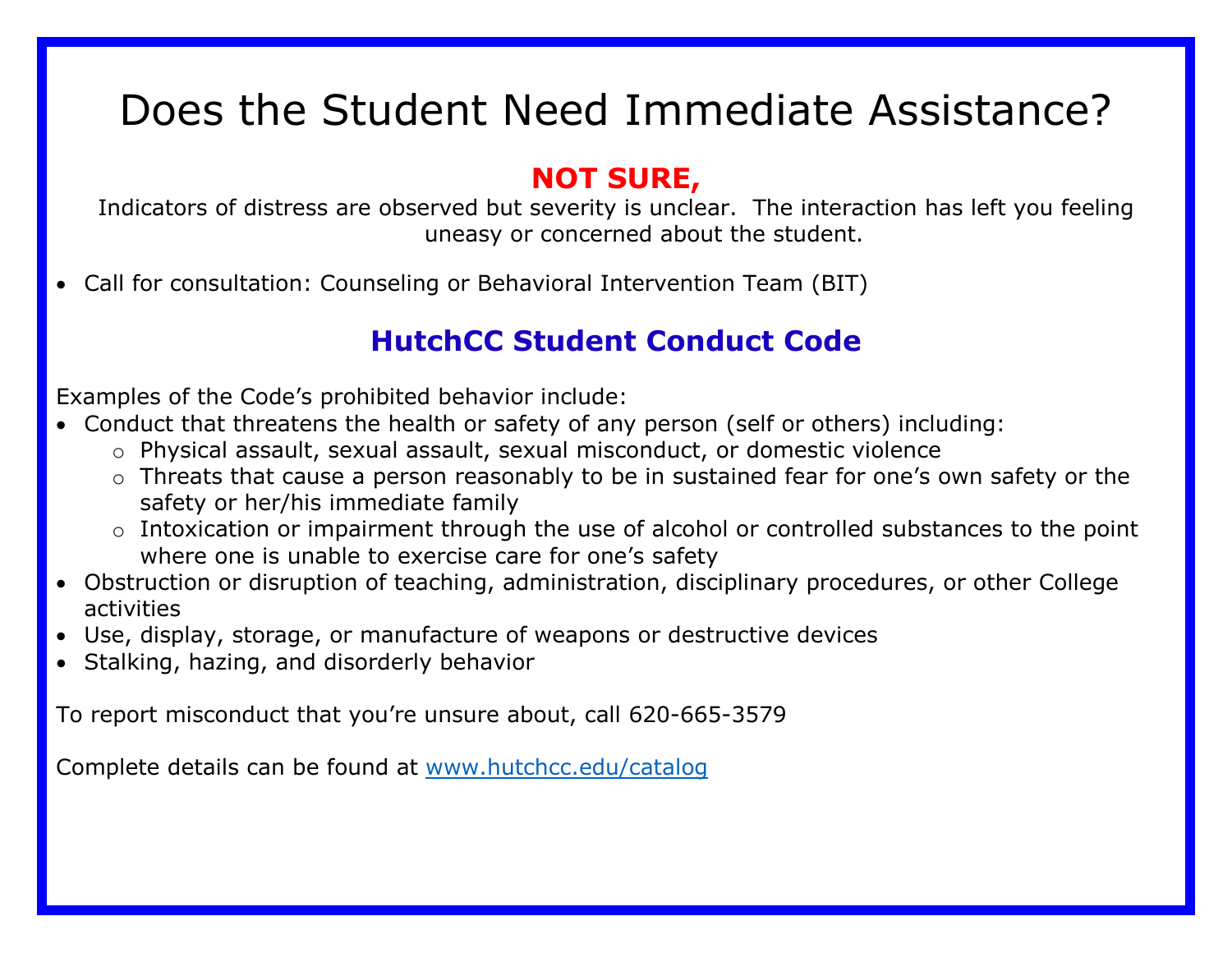# Does the Student Need Immediate Assistance?

# **NO,**

I'm not concerned for the student's immediate safety, but s/he is having significant academic and/or personal issues.

• Refer to appropriate campus resource

# **What if a student is disruptive, but does not pose a threat?**

- Ensure your safety in the environment. Use a calm, non-confrontational approach
- Set limits by explaining how the behavior is inappropriate
- If disruptive behavior persists, inform the student that disciplinary action may occur
- If the behavior escalates and you believe there is a safety risk, call 911 or contact Campus Security (620-665-3379), and report the incident to the Behavioral Intervention Team (BIT) for a coordinated response

# **Campus Resources**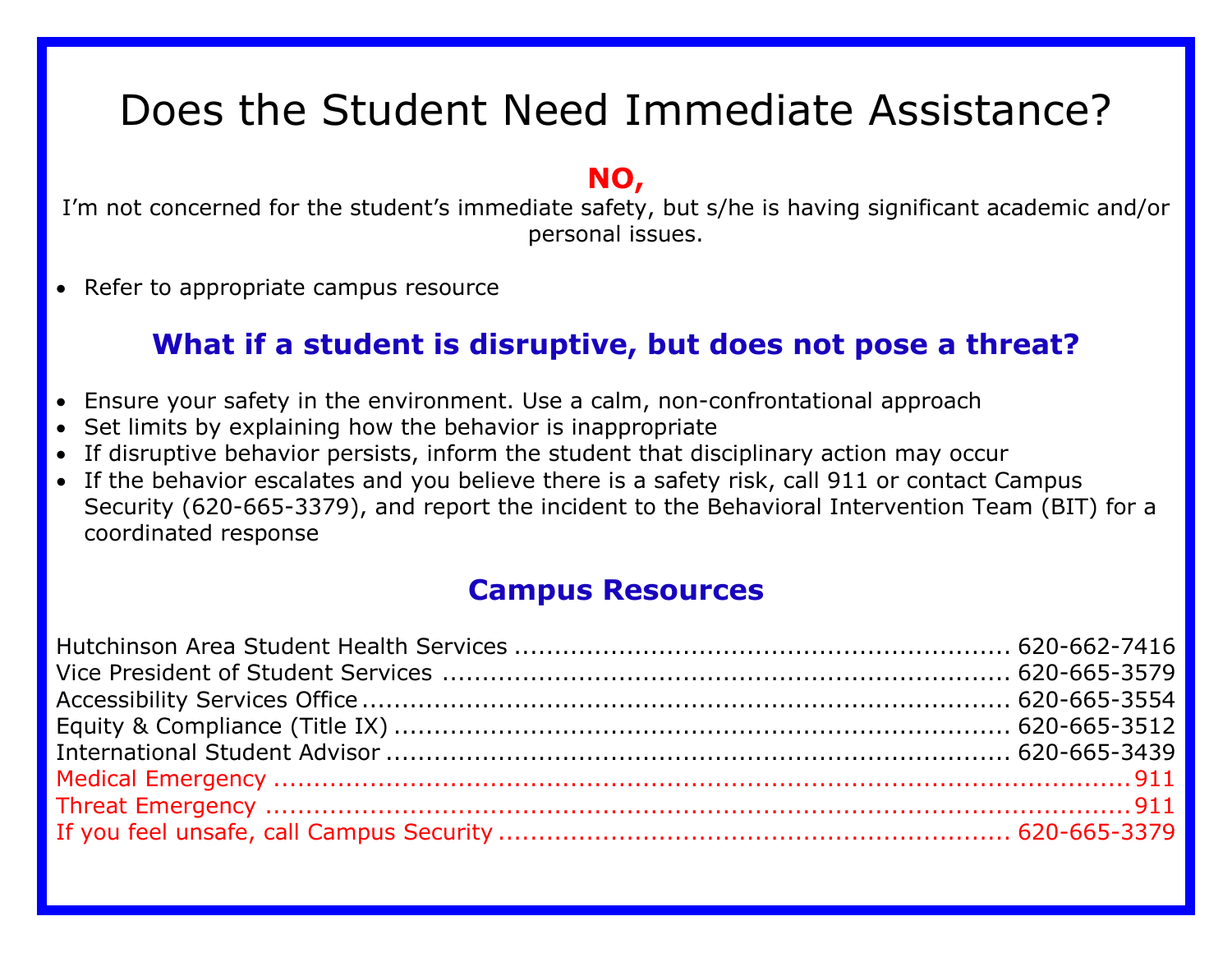# Responding to Sexual Misconduct Disclosures

As HutchCC faculty and staff you are uniquely positioned to assist students who have experienced sexual harassment, sexual violence, intimate partner violence, stalking, and other forms of discrimination because you often see the warning signs first (e.g., absence from class or work, decreased productivity, lower grades, social withdrawal, etc.). Students typically tell people they trust, so you may be one of the first to whom a student confides.

# **Mandatory Reporting**

**All** HutchCC employees not identified as confidential by College policy, are designated as **Responsible Employees** (aka mandated reporters) for all the details they are aware of about an incident. They are required to share this information with the College's Coordinator of Equity & Compliance (aka Title IX Coordinator). Giving a responsible employee notice of an incident constitutes official notice to the institution. Incidents of sexual misconduct will be taken seriously when official notice is given. Such incidents will be investigated and resolved in a prompt and equitable manner under the College's *[Equal Opportunity, Harassment, and Nondiscrimination Policy and Procedures](http://www.hutchcc.edu/equity)*, which is discussed in a later section of this document.

If Someone Discloses Sexual Misconduct to You … Remember LASRR ('laser') **Step 1:** *Listen*

- Care for the individual and ensure they are safe
- Avoid judgmental questions—don't ask questions that start with "Why?"

# **Step 2:** *Accept*

- Tell the individual that you believe them and acknowledge the courage they have shown in talking to you
- Don't blame them or let your facial expression or body language convey doubt or judgment
- *"You are not alone. I believe you. It's not your fault."*

# **Step 3:** *Support*

- Tell the individual you are going to help them
- Your support and belief in the individual may be critical to their safety and healing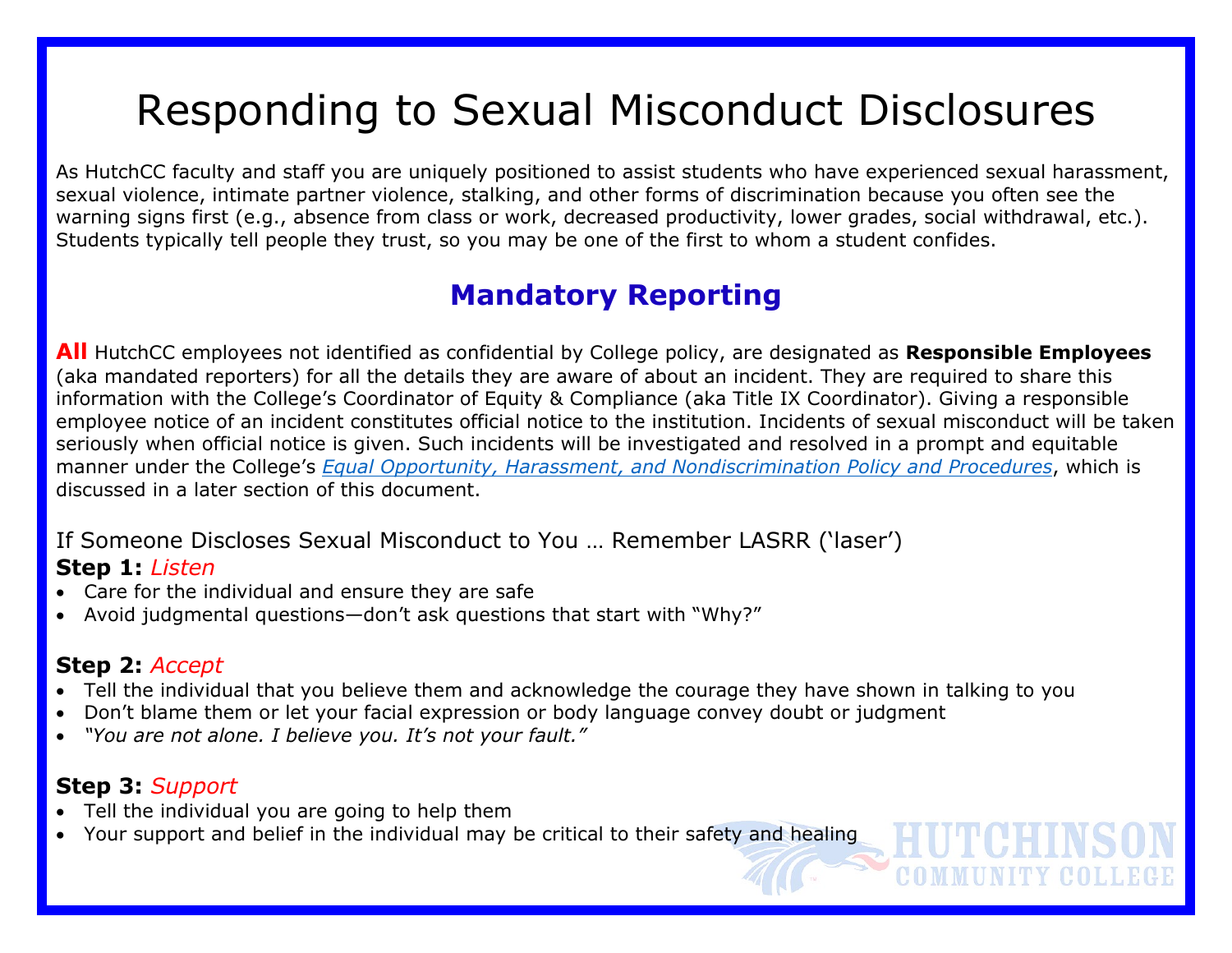#### **Step 4:** *Resources*

- Refer them to options (e.g., local sexual assault or domestic violence center, law enforcement, campus counseling, etc.)
- Help them make plans, but let them make their own decisions

# **Step 5:** *Report*

- Inform the individual of your reporting obligations
- Report all details to HutchCC's Coordinator of Equity & Compliance (Title IX Coordinator) ASAP

# **What Do I Say?**

Sexual assault or misconduct can be a difficult topic to discuss, particularly given your reporting responsibilities. Below is a suggestion for how you might approach the conversation:

*"I appreciate what you have been able to share with me. Before you tell me more, I want to let you know that I will need to contact Jacob Gunden, our Coordinator of Equity & Compliance. He is the person on campus whose responsibility is to know about incidents like this and he helps support students and coordinate possible next steps. If you would prefer to speak with someone confidentially, let me guide you to one of our licensed counselors at the Student Success Center."*

# **Sexual Misconduct Terms at HutchCC**

# **Hostile Environment**

A hostile environment is created when sexual harassment or other protected class discrimination is:

• Sufficiently severe, persistent/pervasive, and objectively offensive that it unreasonably interferes with, denies, or limits someone's ability to participate in or benefit from the institution's educational and/or employment, social, and/or residential program

# **Consent**:

- Knowing, voluntary, and clear permission by word or action to engage in mutually agreed upon sexual activity
- Active, not passive and can be withdrawn at any time; silence or the absence of resistance alone is not consent

# **Non-Consensual Sexual Intercourse**:

• Any sexual penetration or intercourse, however slight, with any object by a person upon another person that is without consent and/or by force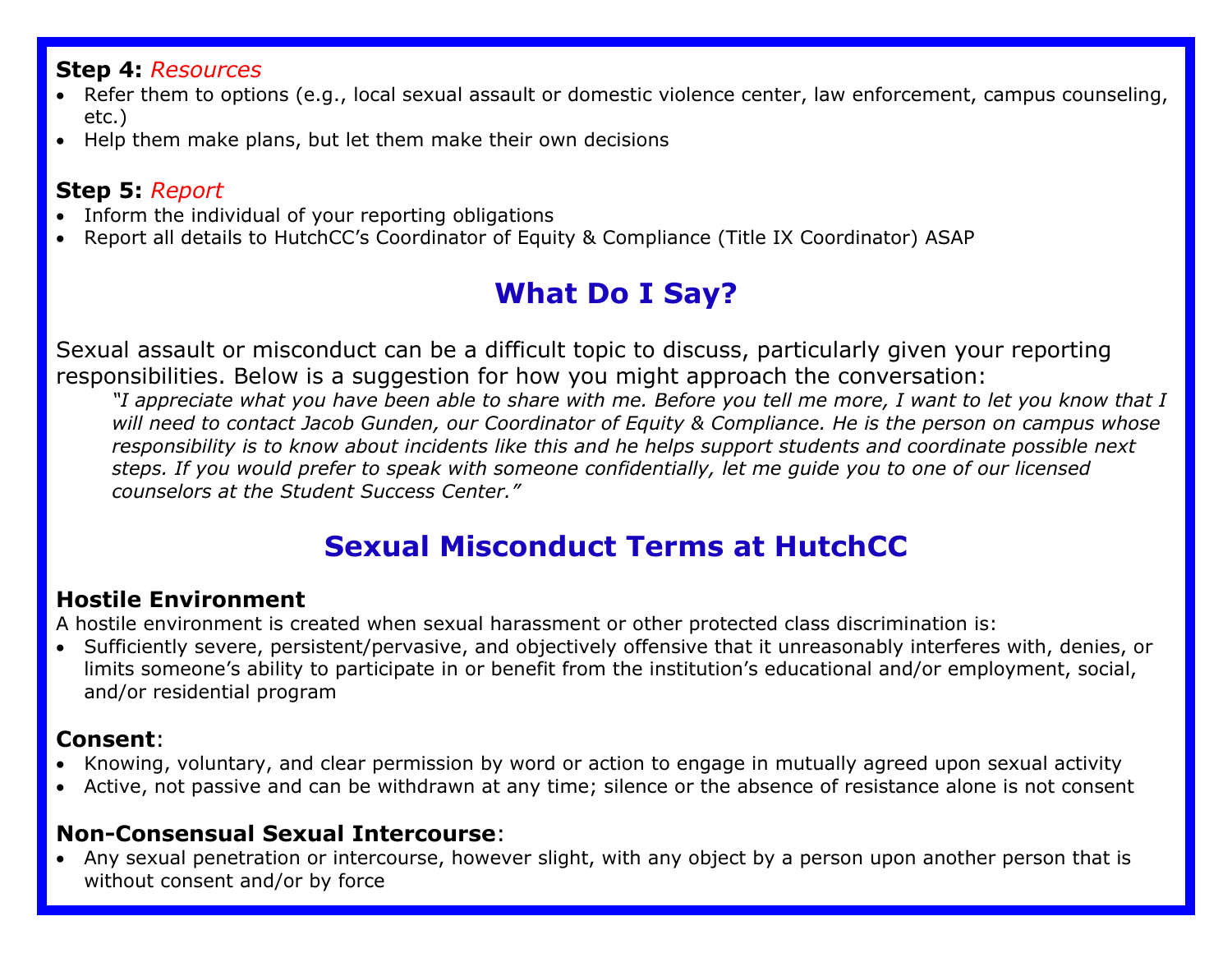#### **Non-Consensual Sexual Contact**:

• Any intentional sexual touching, however slight, with any object by a person upon another person that is without consent and/or by force

# **Sexual Exploitation**:

• Occurs when one person takes non-consensual or abusive sexual advantage of another for his/her own advantage or benefit, or to benefit or advantage anyone other than the one being exploited, and that the behavior does not otherwise constitute one of the other sexual misconduct offenses

#### **Intimate Partner Violence**:

• Violence or emotional and/or psychological abuse between those in an intimate relationship toward each other

# **Stalking**:

- A course of conduct directed at a specific person, on the basis of actual or perceived membership in a protected class, that is unwelcome and would cause a reasonable person to feel fear
- Stalking also occurs if behavior is repetitive and menacing (e.g., pursuing, following, harassing, and/or interfering with the peace and/or safety of another)

# **Retaliation**:

• Any adverse action taken against a person participating in a protected activity because of a person's participation in that protected activity (e.g. reporting misconduct, participating in an investigation, etc.)

# **Campus Resources**

# \* Confidential Resource

# **[HutchCC Office of Equity & Compliance](http://www.hutchcc.edu/administration/campus-safety-and-compliance/)** – 620-665-3512 (M-F, 8am-5pm)

- Oversees the College's response to reports of sexual misconduct, including sexual harassment, sexual assault, relationship violence, and discrimination
- Provides students information about available reporting options with HutchCC, as well as guidance and support regarding academic and housing concerns

# **[HutchCC Counseling Services\\*](http://www.hutchcc.edu/administration/student-success-center/personal-counseling)** – 620-665-3377 (M-F, 8am-5pm)

• Provides professional and confidential counseling to current HutchCC students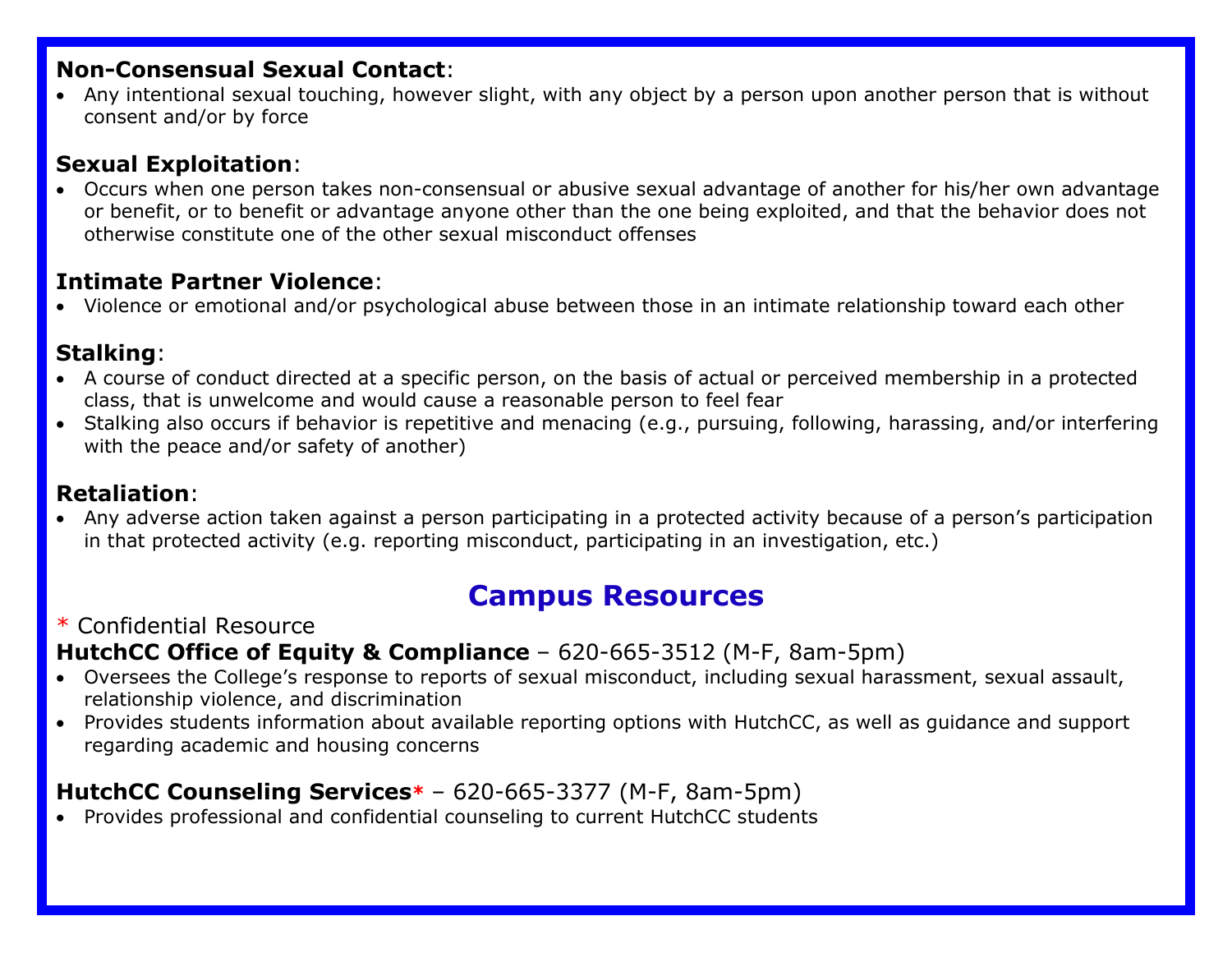# **Off-Campus Resources**

#### \* Confidential Resource

#### **Brighthouse\*** [\(Brighthouse Online\)](http://www.brighthouseks.org/), *Crisis Line* – 1-800-701-3630, 335 N. Washington St., Hutchinson, KS 67501

- Confidential, 24-hour non-judgmental support to victims of sexual assault and domestic violence
- Trained staff will help survivors through the medical exam, police questioning, and court appearances, as well as assistance in filing protection-from-abuse orders and victim compensation claims

#### **[The Kansas Crisis Hotline\\*](http://www.kcsdv.org/)** [\(Crisis Help Online\)](http://www.kcsdv.org/), 1-888-END-ABUSE (363-2287)

• Confidential, 24-hour state-wide hotline linking victims of domestic violence and sexual assault to local services

#### **National Sexual Assault Hotline\*** – 1-800-656-HOPE (4673)

**[Hutchinson Regional Medical Center](http://www.hutchregional.com/)** [\(Hutchinson Hospital\)](http://www.hutchregional.com/), Emergency - 911, *Non-Emergency* -(620) 665-2000, 24-hour, 1701 E. 23rd Ave., Hutchinson, KS 67502

# **Reporting Options**

#### **Hutchinson Police Department**, Emergency – 911; *Non-Emergency* – 620-694-2819

- Provides assistance in pursuing legal action both on and off campus
- Offers transportation to the local hospital for related medical services

# **HutchCC Coordinator of Equity & Compliance** (aka Title IX Coordinator) – 620-665-3512

• Jacob Gunden – Parker Student Union (Main Campus), [email Jacob Gunden](mailto:gundenj@hutchcc.edu)

# **HutchCC Campus Security**, *Emergency* – 620-665-3379, Day & Evening

#### **HutchCC TIPS –***Non-Emergency* online reporting portal

- Allows for truly anonymous reporting (if desired) of a wide-variety of incidents
- Please be aware that the College cannot provide a follow-up to anonymous reporting, so some form of contact information is beneficial
- Access by clicking ["TIPS" icon](http://tinyurl.com/www-tipsforhutchcc-com) located in the black footer of any official HutchCC webpage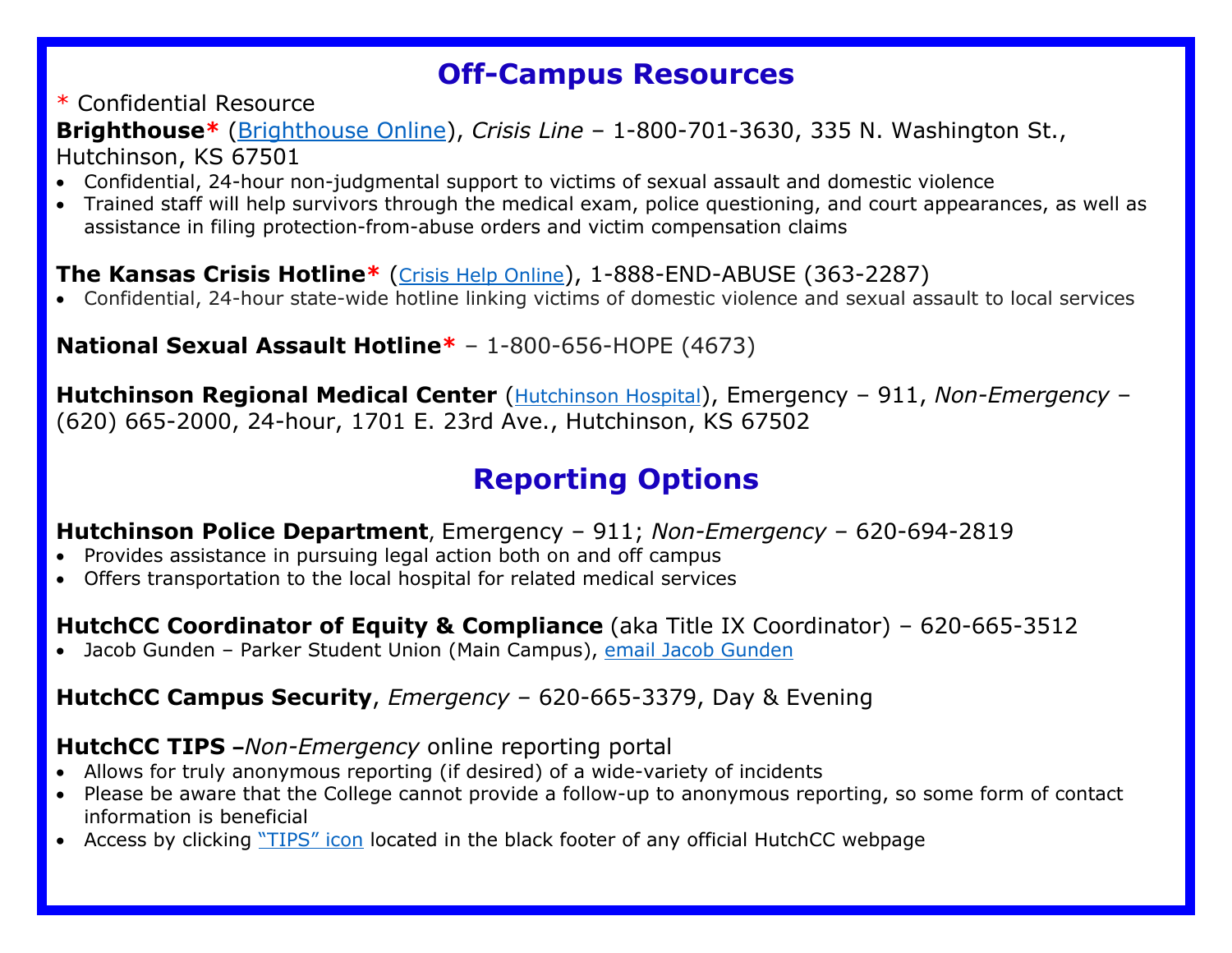

# **Assisting**

# **Students in**

**Distress**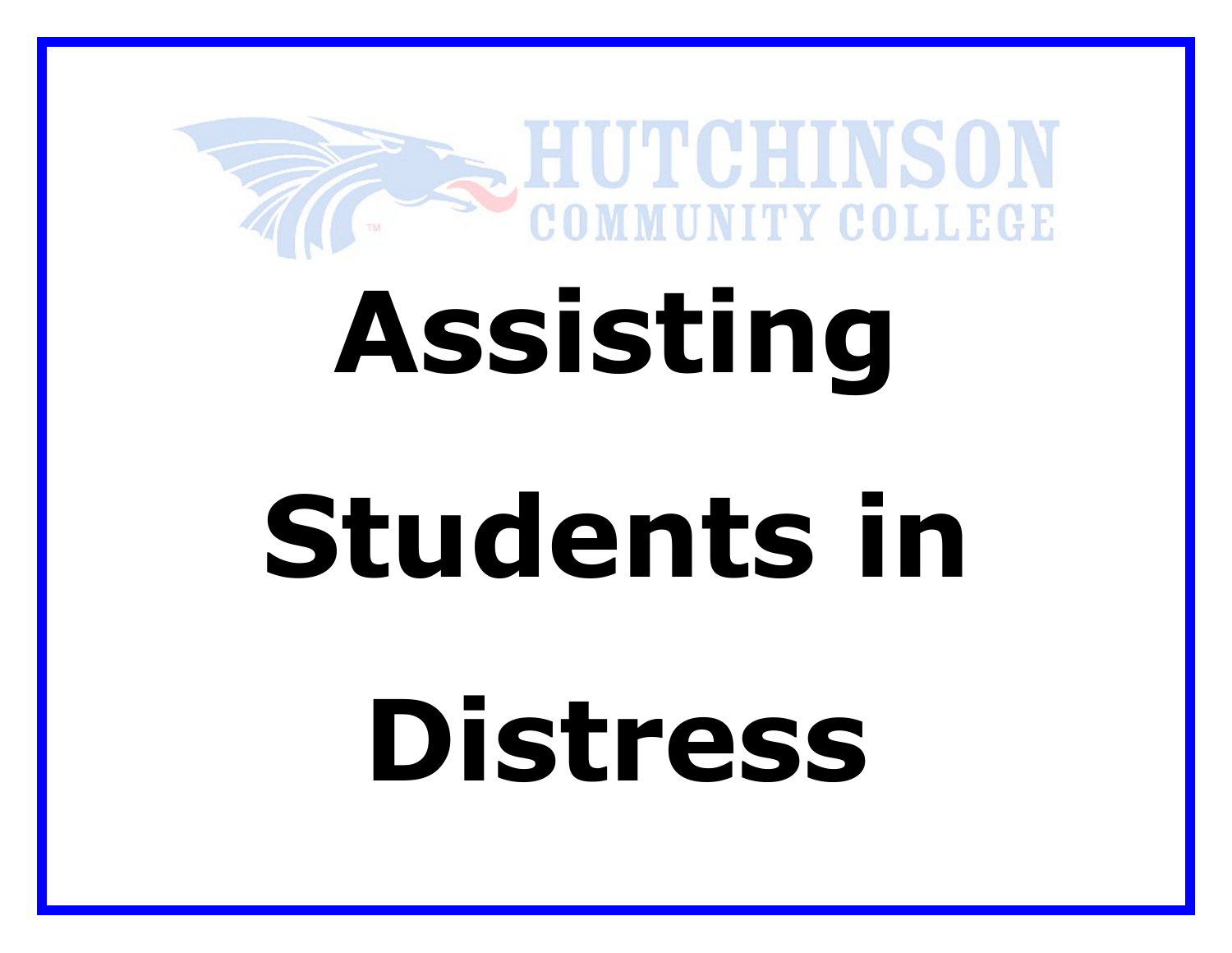# Distressed Students

Faculty and staff are in good positions to recognize students in distress. Use the following information to help identify and make referrals for distressed students. Things to look for include, but are not limited to:

#### **Marked changes in academic performance or behavior**

- Uncharacteristically poor performance and preparation
- Dramatic change in attendance
- Repeated requests for special consideration, especially when this is a change from normal
- Extremes in avoiding or dominating discussions
- Excessively anxious when called upon
- Disruptive classroom behavior
- Intense emotion or inappropriate responses

# **Behavioral or Interpersonal Problems**

- Asking instructor for help with personal problems
- Complaints from other students
- Hyperactivity or very rapid speech
- Tearfulness
- Irritability or angry outburst
- Problems with roommate or family
- Change in personal hygiene or dress
- Dramatic weight loss or gain
- Disjointed thoughts

# **References to Suicide, Homicide, or Death**

- Expressed thoughts of helplessness or hopelessness
- Overt references to suicide
- Isolation from friends or family
- References to suicide or homicide verbally or in writing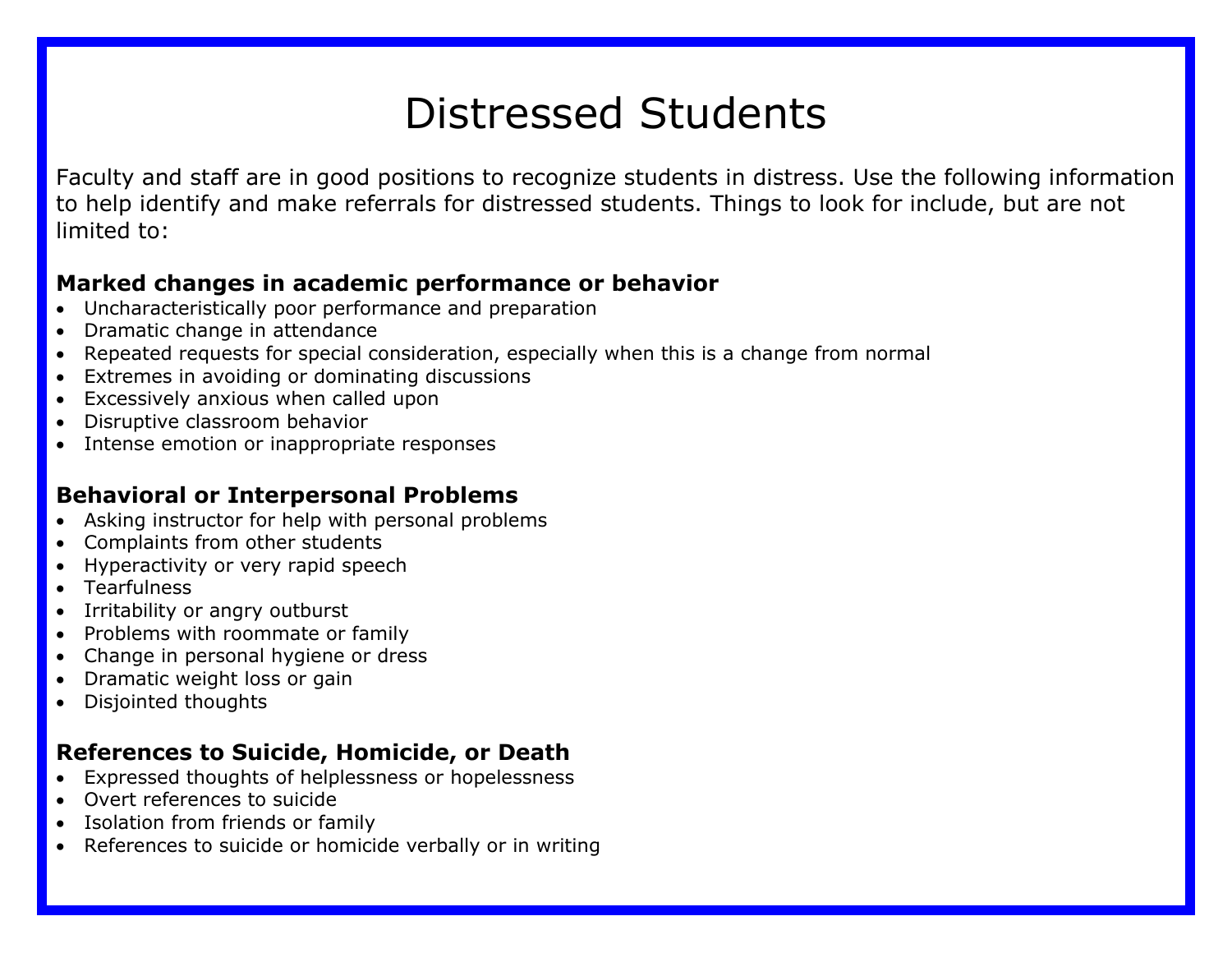# **What Can You Do?**

**Talk**...to the student in private when both of you have the time and are not rushed or preoccupied.

• Privacy will help minimize embarrassment and defensiveness.

#### **Listen**...in a sensitive, nonthreatening way.

- Discuss your observations in behavioral, nonjudgmental terms
- "*I've noticed you've been absent from class lately and I'm concerned*."

### **Communicate**...understanding by repeating back the essence of what the student has told you.

- Try to include both content and feelings ("*It sounds like you're not accustomed to such a big campus and you're feeling left out of things*.")
- Let the student talk

**Give Hope**...assure the student that help is available.

• Help the student identify options for action and explore the possible consequences

**Maintain**...clear and consistent boundaries and expectations.

• Be frank with the student about the limits on your ability to help them

#### **Refer**...when:

- The problem is more serious than you feel comfortable handling
- You have helped as much as you can and further assistance is needed
- Advisors should follow-up with students after a referral

# **Crisis Referral Options**

**The Mental Health Crisis Hotline** – 1-800-794-0163 or 620-694-1099

**HutchCC Counseling** — 620-665-3377, (M-F, 8am-5pm)

**Behavioral Intervention Team (BIT)** – Chair, 620-665-3583